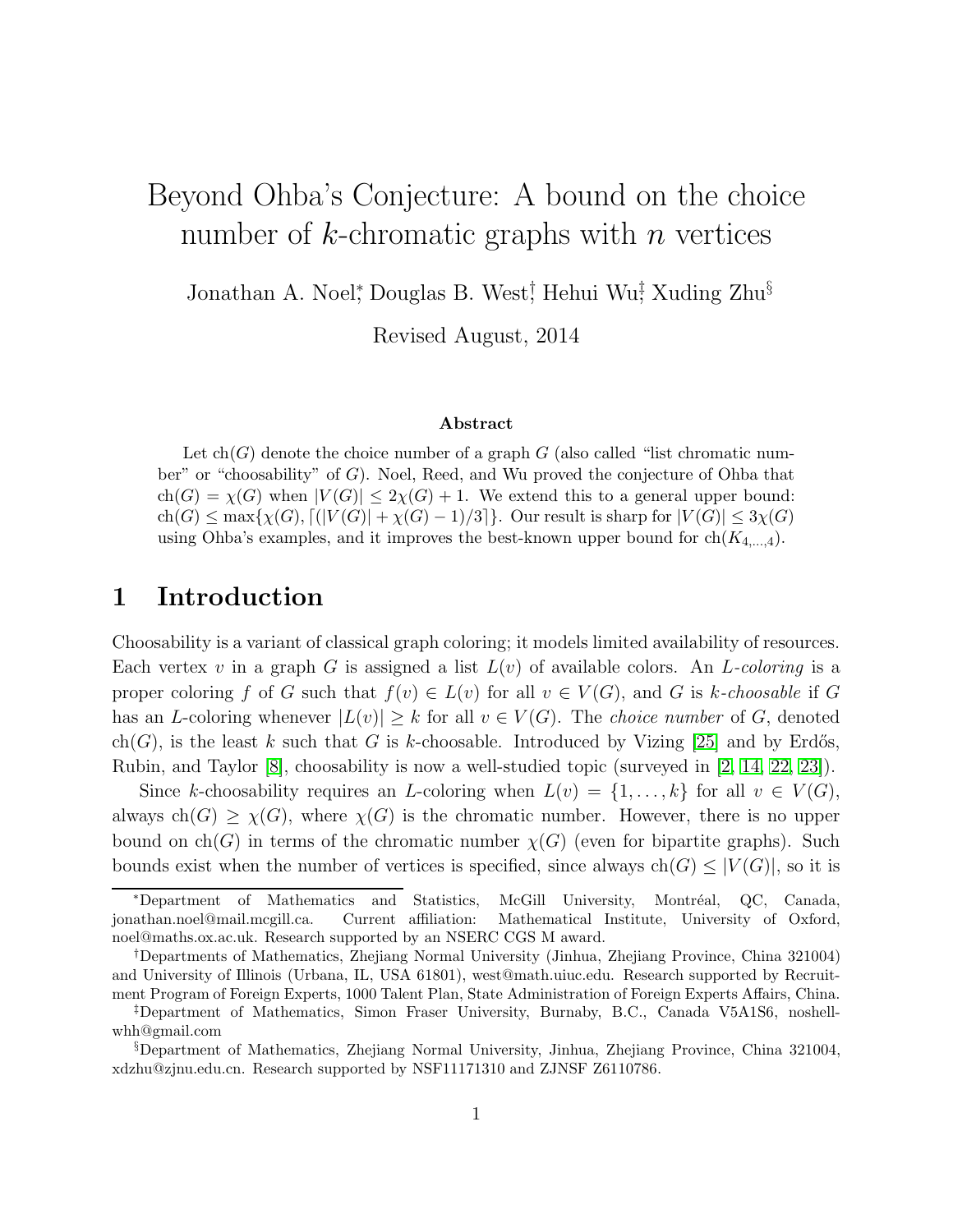natural to seek the maximum of ch(G) among k-chromatic graphs with n vertices. Ohba [\[17\]](#page-13-3) conjectured ch(G) =  $\chi$ (G) for  $n \leq 2\chi$ (G) + 1. Several papers proved partial results in this direction (see [\[13,](#page-12-3) [17,](#page-13-3) [19,](#page-13-4) [20,](#page-13-5) [21\]](#page-13-6)), and the conjecture has now been proved:

<span id="page-1-0"></span>**Theorem 1.1** (Noel, Reed, and Wu [\[16\]](#page-13-7)). If  $|V(G)| \leq 2\chi(G) + 1$ , then  $\text{ch}(G) = \chi(G)$ .

With n and  $k$  fixed, it suffices to study complete  $k$ -partite graphs, since adding an edge cannot reduce the choice number. In discussing complete k-partite graphs, we use part rather than the formal term "partite set" to mean a maximal stable set (also called "independent set", a *stable set* is a set of pairwise nonadjacent vertices). We write  $K_{1*k_1,2*k_2,...}$  for the complete multipartite graph with  $k_i$  parts of size i.

When k is even,  $K_{2*(k-1),4*1}$  and  $K_{1*(k/2-1),3*(k/2+1)}$  are not k-choosable [\[7\]](#page-12-4), making Theo-rem [1.1](#page-1-0) sharp. However, when k is odd,  $K_{2*(k-1),4*1}$  is k-choosable [\[7\]](#page-12-4). Since  $\text{ch}(K_{2*(k-1),5*1})$  > k for all k [\[7\]](#page-12-4), the only unsettled case is whether  $n = 2k + 2$  implies  $ch(G) = k$  when k is odd. Noel [\[15\]](#page-12-5) conjectured that the only complete k-partite graphs on  $2k + 2$  vertices that are not k-choosable are  $K_{1*(k/2-1),3*(k/2+1)}$  and  $K_{2*(k-1),4*1}$  for even k.

Moving to larger n, Ohba [\[18\]](#page-13-8) determined the choice number for a family of complete k-partite graphs with at most 3k vertices.

<span id="page-1-2"></span>**Theorem 1.2** (Ohba [\[18\]](#page-13-8)). ch( $K_{1*k_1,3*k_3}$ ) = max  $\{k, \lceil \frac{n+k-1}{3} \rceil \}$  $\left\{\frac{k-1}{3}\right\}$ , where  $k = k_1 + k_3$  and  $n = k_1 + 3k_3.$ 

Earlier, Kierstead [\[11\]](#page-12-6) computed the special case  $\text{ch}(K_{3*k}) = \left\lceil \frac{4k-1}{3} \right\rceil$  $\left\lfloor \frac{n+k-1}{3} \right\rfloor = \left\lceil \frac{n+k-1}{3} \right\rceil$  $\frac{k-1}{3}$ . Our main result relies on Theorem [1.1](#page-1-0) and extends Ohba's upper bound to all graphs. It is sharp when  $n \leq 3k$  (with  $n - k$  even) and useful when n is bounded by a small multiple of k, but it is weak when  $n/k$  is large:

<span id="page-1-1"></span>**Theorem 1.3.** For any graph G with n vertices and chromatic number  $k$ ,

$$
ch(G) \le \max\left\{k, \left\lceil \frac{n+k-1}{3} \right\rceil \right\}.
$$

For use in bounding  $ch(G)$  for the random graph, [\[8\]](#page-12-0) suggested finding good bounds on ch( $K_{m*k}$ ). By our result,  $K_{3*k}$  has the largest choice number among k-chromatic graphs with at most 3k vertices. For  $m = 4$ , Yang [\[24\]](#page-13-9) proved  $\frac{3k}{2}$  $\frac{3k}{2}$ ]  $\leq$  ch( $K_{4*k}$ )  $\leq \left\lceil \frac{7k}{4} \right\rceil$  $\frac{7k}{4}$ ; our result improves the upper bound to  $\lceil \frac{5k-1}{3} \rceil$  $\frac{3}{3}$ . Since the writing of our paper, Kierstead, Salmon, and Wang [\[12\]](#page-12-7) have determined that  $ch(K_{4*k})$  equals the easy lower bound  $\left|\frac{3k}{2}\right|$ . bannon, and wang [12] have determined that  $\text{cn}(X_{4*})$  equals the easy lower bound [2]<br>Our result also yields  $\left|\frac{8k}{5}\right| \le \text{ch}(K_{5*}) \le 2k$  and  $\left|\frac{5k}{3}\right| \le \text{ch}(K_{6*}) \le \left[\frac{7k-1}{3}\right]$ . The bound  $\frac{3k}{5}$   $\leq$  ch( $K_{5*k}$ )  $\leq$  2k and  $\left\lfloor \frac{5k}{3} \right\rfloor$  $\frac{3k}{3}$ ]  $\leq$  ch( $K_{6*k}$ )  $\leq \left\lceil \frac{7k-1}{3} \right\rceil$  $\left[\frac{n-1}{3}\right]$ . The bounds  $2k(m-1)$  $\left| \frac{m-1}{m} \right| \leq \text{ch}(K_{m*k}) \leq \left[ \frac{k(m+1)-1}{3} \right]$  $\frac{+1}{3}$  are valid for all m, but they are interesting only for small m. The lower bound arises from the following construction.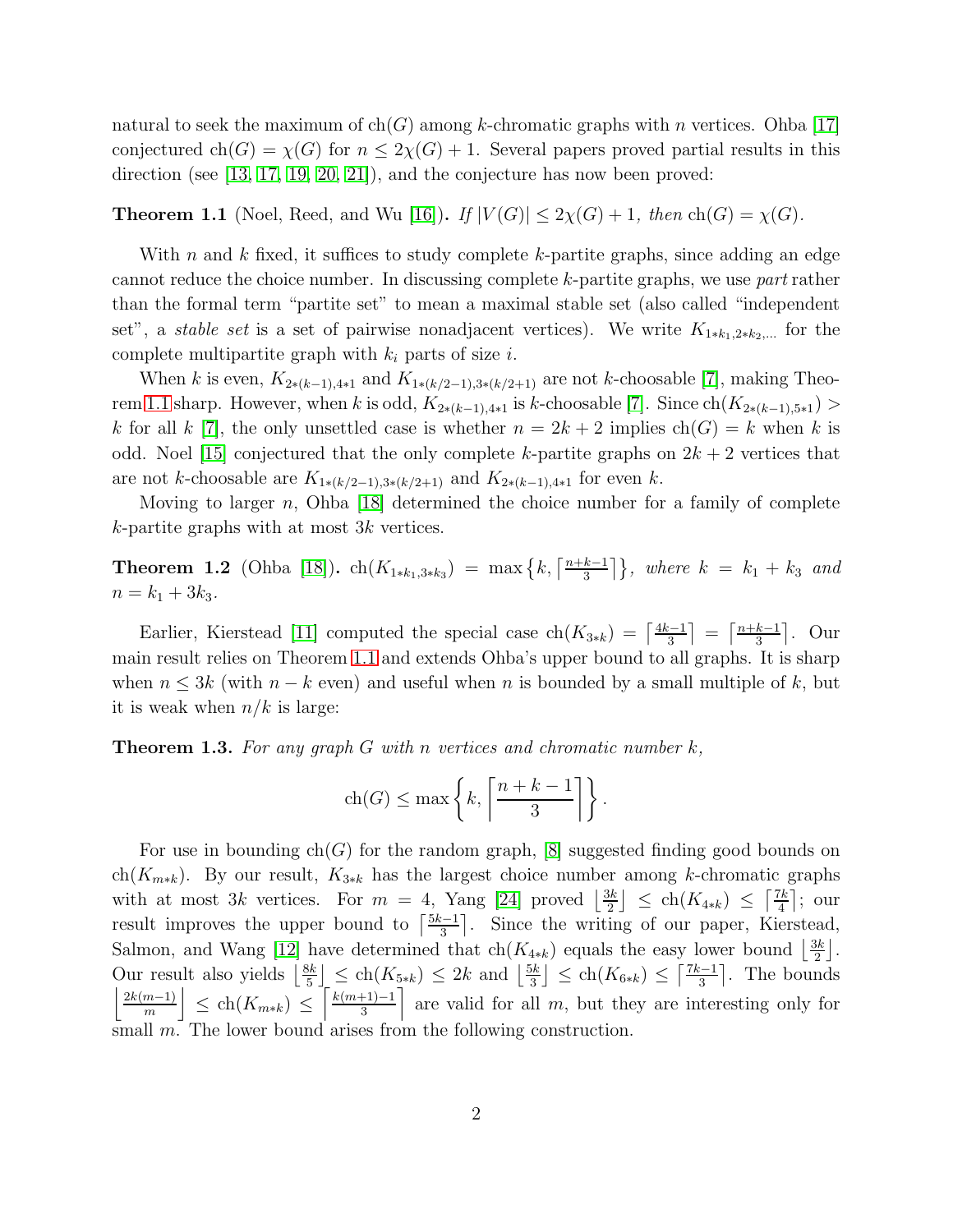<span id="page-2-1"></span>**Construction 1.4.** Consider a universe U of  $2k - 1$  colors, split into sets  $X_1, \ldots, X_m$  of sizes  $\frac{2k-1}{m}$  $\left\lfloor \frac{k-1}{m} \right\rfloor$  and  $\left\lceil \frac{2k-1}{m} \right\rceil$  $\frac{k-1}{m}$ . Assign list  $U - X_i$  to the *i*th vertex of each part. An *L*-coloring must use at least two colors on each part, and these pairs must be disjoint. Hence at least 2k colors must be used, but  $|U| < 2k$ , so there is no L-coloring. The list sizes are all at least  $2k-1-\left\lceil \frac{2k-1}{m}\right\rceil$  $\left\lfloor \frac{k-1}{m} \right\rfloor$ , which is at least  $\left\lfloor \frac{2k(m-1)}{m} \right\rfloor$  $\left\lfloor \frac{m-1}{m} \right\rfloor - 1$ . (For sharpness of Theorem [1.3](#page-1-1) when  $n = 3k - 2i$ , use  $2k - 1 - i$  colors, with  $k - i$  parts of size 3 and i singleton parts whose list is the full color set.)

**Problem 1.5.** Determine  $\text{ch}(K_{m*k})$  for small m, beginning with  $m = 5$ .

Noel [\[15\]](#page-12-5) conjectured that in fact  $K_{m*k}$  always has the largest choice number among k-chromatic graphs with at most  $mk$  vertices. More generally:

<span id="page-2-0"></span>**Conjecture 1.6** (Noel [\[15\]](#page-12-5)). For  $n \geq k \geq 2$ , among n-vertex k-chromatic graphs the choice number is maximized by a complete k-partite graph with independence number  $\lceil n/k \rceil$ .

Theorem [1.1](#page-1-0) implies Conjecture [1.6](#page-2-0) for  $n \leq 2k+1$ . Theorems [1.3](#page-1-1) and [1.2](#page-1-2) together imply Conjecture [1.6](#page-2-0) when  $n \leq 3k$  and  $n - k$  is even.

Construction [1.4](#page-2-1) never yields lists of size exceeding  $2k$ . When m is large in terms of k, a simple explicit construction generalizing an example in [\[8\]](#page-12-0) gives a good lower bound.

<span id="page-2-2"></span>Construction 1.7. Let  $m = \binom{kj-1}{k-1}$  $\binom{kj-1}{(k-1)j}$ . For  $K_{m*k}$ , assign all  $(k-1)j$ -sets from a set U of  $kj - 1$  colors as lists on each part. Each list omits  $j - 1$  colors. If fewer than j colors are used on some part, then this part has a list from which no color is chosen. Hence  $kj$  colors are needed, but  $|U| < k<sub>j</sub>$ . When k is large, the leading behavior of m is a constant times  $k^j/\sqrt{j}$ , which yields  $j \approx \log_k m + \frac{1}{2}$  $\frac{1}{2}\log_k \log_k m$ . Thus  $\text{ch}(K_{m*k}) \ge c(k-1)\frac{\log m}{\log k}$ .

For intermediate m, Constructions [1.4](#page-2-1) and [1.7](#page-2-2) can be combined. Alon [\[1\]](#page-12-8) improved the latter, proving  $c_1k \log m \leq ch(K_{m*k}) \leq c_2k \log m$  for some constants  $c_1$  and  $c_2$ . This yields choice number  $O(\frac{n \log \log n}{\log n})$  $\frac{\log \log n}{\log n}$ ) for the random graph. More precise asymptotic bounds were later obtained by Gazit and Krivelevich [\[9\]](#page-12-9):  $\text{ch}(K_{m*k}) = (1+o(1)) \frac{\log m}{\log(1+1/k)}$ . With Conjecture [1.6,](#page-2-0) the general upper bound would be  $ch(G) \leq (1+o(1))\frac{\log(n/k)}{\log(1+1/k)}$ .

Our proof of Theorem [1.3](#page-1-1) begins with several restrictions on minimal counterexamples. First, Theorem [1.1](#page-1-0) verifies the claim in the most difficult range  $(n \leq 2k+1)$ , which will serve as a basis. In that range the lists have size only  $k$ ; when the problem is restricted to  $n \geq 2k + 2$ , the lists will always have size at least  $k + 1$ . As noted, we may assume that G is a complete k-partite graph. We prove that in a minimal counterexample, all parts have size at most 4 and no color appears in more than two lists on one part. We then produce an L-coloring, contradicting the assumption of a counterexample.

<span id="page-2-3"></span>**Step 1.** Break  $V(G)$  into stable sets of size at most 2 by splitting some parts.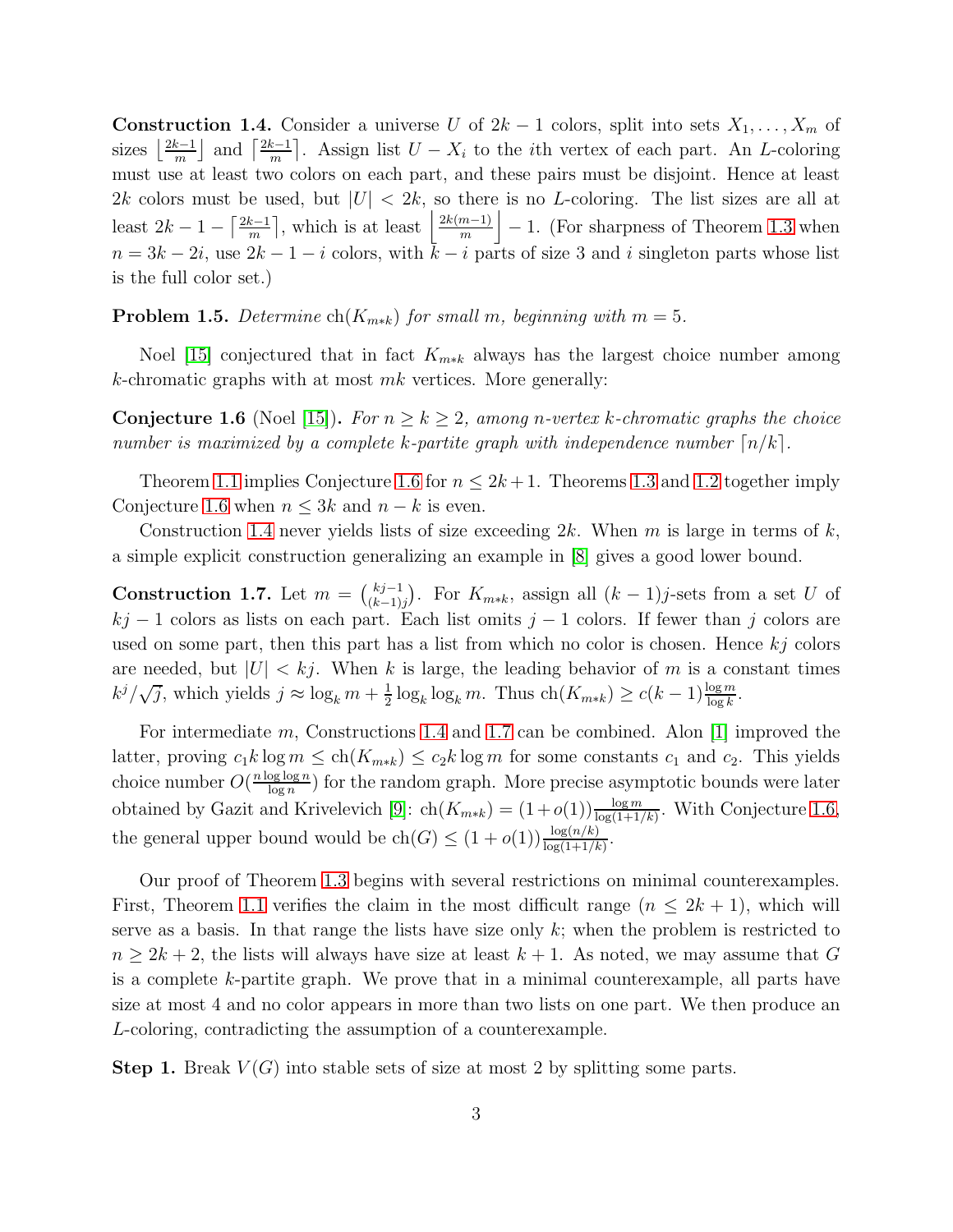<span id="page-3-0"></span>Step 2. Produce an L-coloring whose color classes are the sets obtained in Step [1.](#page-2-3)

In Section [3,](#page-5-0) we prove that if a partition of the type in Step [1](#page-2-3) satisfies several special properties, then Hall's Theorem [\[10\]](#page-12-10) on matchings in bipartite graphs produces an L-coloring to complete Step [2.](#page-3-0) In Sections [4](#page-6-0) and [5,](#page-10-0) we show that  $V(G)$  admits a partition satisfying these special properties, thereby completing Step 1 and the proof of Theorem [1.3.](#page-1-1)

#### 2 Preliminary Reductions

If Theorem [1.3](#page-1-1) is not true, then there is a minimal counterexample.

<span id="page-3-1"></span>**Remark 2.1.** If Theorem [1.3](#page-1-1) fails, then by Theorem [1.1](#page-1-0) there is an *n*-vertex complete k-partite graph G with list assignment L such that G has no L-coloring,  $n \geq 2k + 2$ ,  $|L(v)| \geq \left\lceil \frac{n+k-1}{3} \right\rceil$  $\left\lfloor \frac{k-1}{3} \right\rfloor \geq k+1$  for all  $v \in V(G)$ , and the conclusion of Theorem [1.3](#page-1-1) holds for all graphs with fewer vertices.

Henceforth,  $G$  and  $L$  will have the properties stated in Remark [2.1.](#page-3-1) We will derive additional properties, after which we will produce an L-coloring of G. For example, we may assume  $\left|\bigcup_{v\in V(G)} L(v)\right| < n$  due to the following lemma proved independently by Kierstead [\[11\]](#page-12-6) and by Reed and Sudakov [\[20,](#page-13-5) [19\]](#page-13-4).

<span id="page-3-3"></span>**Lemma 2.2** ([\[11,](#page-12-6) [20,](#page-13-5) [19\]](#page-13-4)). If G is not r-choosable, then there is a list assignment L such that G has no L-coloring, all lists have size at least r, and their union has size less than  $|V(G)|$ .

The reduction  $|\bigcup_{v \in V(G)} L(v)| < n$  is a standard reduction for minimal counterexamples in choosability problems, so much so that it has a name: the "Small Pot Lemma". It has been applied in diverse situations, including [\[3,](#page-12-11) [4,](#page-12-12) [5,](#page-12-13) [6,](#page-12-14) [16,](#page-13-7) [12\]](#page-12-7).

Next, we obtain more specific restrictions on  $G$  and  $L$  for our problem. These use the following key proposition.

<span id="page-3-2"></span>**Proposition 2.3.** If A is a stable set in G whose lists have a common color, then

$$
\left\lceil \frac{|V(G-A)| + \chi(G-A) - 1}{3} \right\rceil = \left\lceil \frac{n+k-1}{3} \right\rceil
$$

.

*Proof.* Let  $c \in \bigcap_{v \in A} L(v)$ . Let  $G' = G - A$ , and let L' be the list assignment for G' obtained from  $L$  by deleting  $c$  from each list containing it.

Since  $|L(v)| \geq k+1$ , we have  $|L'(v)| \geq k \geq \chi(G')$  for all  $v \in V(G')$ . Also  $|L'(v)| \geq$  $\frac{k-1}{3}$  - 1. If  $\left[\frac{|V(G')| + \chi(G') - 1}{3}\right]$  $\frac{k-1}{3}$ , then  $|L'(v)| \ge \max\left\{\chi(G'), \left\lceil \frac{|V(G')| + \chi(G') - 1}{3}\right\rceil \right\}$  $\left\lfloor \frac{\ln(k-1)}{3} \right\rfloor < \left\lceil \frac{n+k-1}{3} \right\rceil$  $\frac{\frac{1}{2} \chi(G') - 1}{3}$ .  $\lceil \frac{n+k-1}{3} \rceil$ By the minimality of  $G$ , we obtain an  $L'$ -coloring of  $G'$ , which extends to an  $L$ -coloring of  $G$ by giving color c to A. Hence  $\left[\frac{|V(G')| + \chi(G') - 1}{3}\right]$  $\frac{1}{3}$  $\geq \lceil \frac{n+k-1}{3} \rceil$  $\left[\frac{k-1}{3}\right]$ , and  $G' \subseteq G$  yields equality.  $\Box$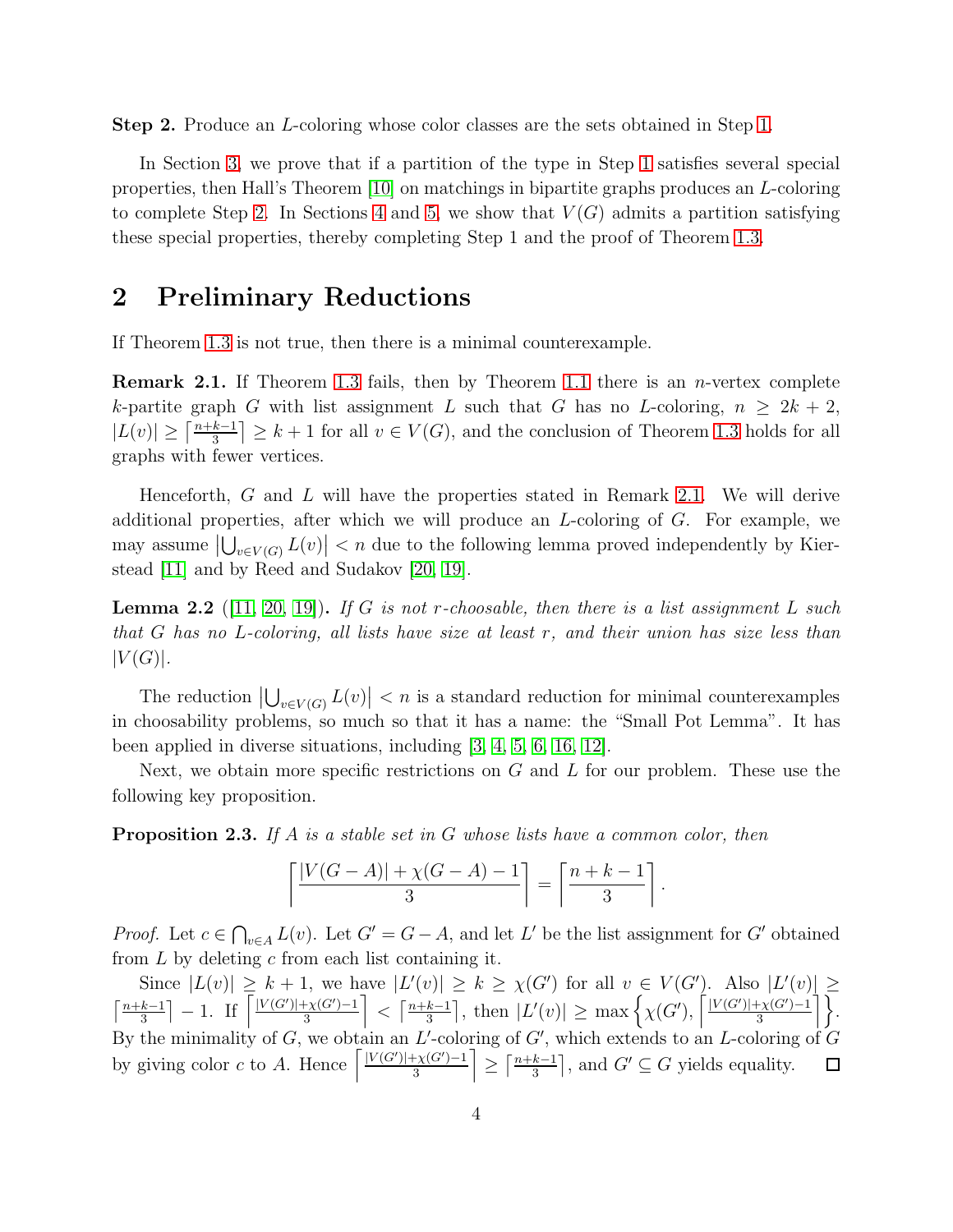<span id="page-4-3"></span>Corollary 2.4. The lists on a part of size 2 in G are disjoint.

*Proof.* A shared color in a part A of size 2 contradicts Proposition [2.3](#page-3-2) via  $\left[\frac{V(G-A)+\chi(G-A)-1}{3}\right]$  $\frac{\chi(G-A)-1}{3}$  =  $\lceil \frac{(n-2)+(k-1)-1}{k-1} \rceil$  $\left\lfloor \frac{(k-1)-1}{3} \right\rfloor < \left\lceil \frac{n+k-1}{3} \right\rceil$  $\frac{k-1}{3}$ .  $\Box$ 

<span id="page-4-0"></span>Corollary 2.5. Each color appears in at most two lists in each part in G.

Proof. Having three vertices with a common color in a part A contradicts Proposition [2.3](#page-3-2) via  $\left[\frac{|V(G-A)|+\chi(G-A)-1}{3}\right]$  $\frac{1}{3} \sqrt{(G-A)-1}$  $\lceil (n-3)+k-1 \rceil$  $\left\lfloor \frac{k-1}{3} \right\rfloor < \left\lceil \frac{n+k-1}{3} \right\rceil$  $\frac{k-1}{3}$ .  $\Box$ ≤ Lemma 2.6.  $\alpha(G) \leq 4$ .

*Proof.* Let A be a stable set in G. By Lemma [2.5,](#page-4-0) each color appears in at most two lists on A, so  $\sum_{v\in A} |L(v)| \leq 2|\bigcup_{v\in V(G)} L(v)| \leq 2(n-1)$ , by Lemma [2.2.](#page-3-3) Also,  $\sum_{v\in A} |L(v)| \geq$  $|A| \left\lceil \frac{n+k-1}{3} \right\rceil$  $\frac{k-1}{3}$ . Together, the inequalities yield  $|A| \leq 6 \frac{n-1}{n+k-1}$  $\frac{n-1}{n+k-1}$ , so  $|A| \leq 5$ . If equality holds,

then  $n \geq 5k + 1$ , which requires a part of size at least 6 and is already forbidden.

The restrictions so far simplify the main approach. The remaining restrictions in this section are technical statements used to simplify the arguments in Sections [4](#page-6-0) and [5](#page-10-0) that  $V(G)$  admits a partition satisfying the properties specified in Section [3.](#page-5-0) We obtain them here as further consequences of Proposition [2.3.](#page-3-2)

 $\Box$ 

 $\Box$ 

 $\Box$ 

<span id="page-4-1"></span>**Lemma 2.7.**  $\frac{n+k-1}{3}$  is an integer.

*Proof.* Let A be a largest part, so  $n \leq k|A|$ . If the lists on A are disjoint, then

$$
n \le k|A| \le \sum_{v \in A} |L(v)| = \Big| \bigcup_{v \in A} L(v) \Big| \le \Big| \bigcup_{v \in V(G)} L(v) \Big| < n.
$$

Hence A contains a 2-set A' with intersecting lists, which by Corollary [2.5](#page-4-0) and  $n > 2k$  is not all of A. Now

$$
\left\lceil \frac{|V(G-A')| + \chi(G-A') - 1}{3} \right\rceil \le \left\lceil \frac{(n-2) + k - 1}{3} \right\rceil = \left\lfloor \frac{n+k-1}{3} \right\rfloor.
$$

If  $\frac{n+k-1}{3} \notin \mathbb{Z}$ , then this contradicts Proposition [2.3.](#page-3-2)

Henceforth let  $k_i$  be the number of parts with size i, for  $i \in \{1, 2, 3, 4\}$ . Note that  $k = \sum_{i=1}^{4} k_i$  and  $n = \sum_{i=1}^{4} ik_i$ .

<span id="page-4-2"></span>**Corollary 2.8.** The parameters  $k_1, k_2, k_3, k_4$  satisfy the following relationships. (a)  $\frac{n+k-1}{3} = k + k_4 - \frac{k_1-k_3+k_4+1}{3}$  $\frac{3+2k_4+1}{3}$ , with both fractions being integers. (b)  $\frac{n+k-1}{3} + \frac{k}{3} \ge k + k_4 + \frac{2k_3-1}{3}$  $\frac{3-1}{3}$ .  $\binom{c}{3} \frac{2(n+k-1)}{3} = n + \frac{k_1-k_3-2k_4-2}{3} = k + k_3 + 2k_4 + \frac{k+2k_2+k_3-2}{3}$  $\frac{+k_3-2}{3}$ .

*Proof.* (a)  $n + k = 2k_1 + 3k_2 + 4k_3 + 5k_4 = 3k - k_1 + k_3 + 2k_4$ . Integrality was shown in Lemma [2.7.](#page-4-1)

(b) Use  $k \geq k_1 + k_3 + k_4$  in the right side of (a). (c)  $2(n+k) = 4k_1 + 6k_2 + 8k_3 + 10k_4 = 4k_1 + 2k_2 + 4k_3 + 6k_4$ .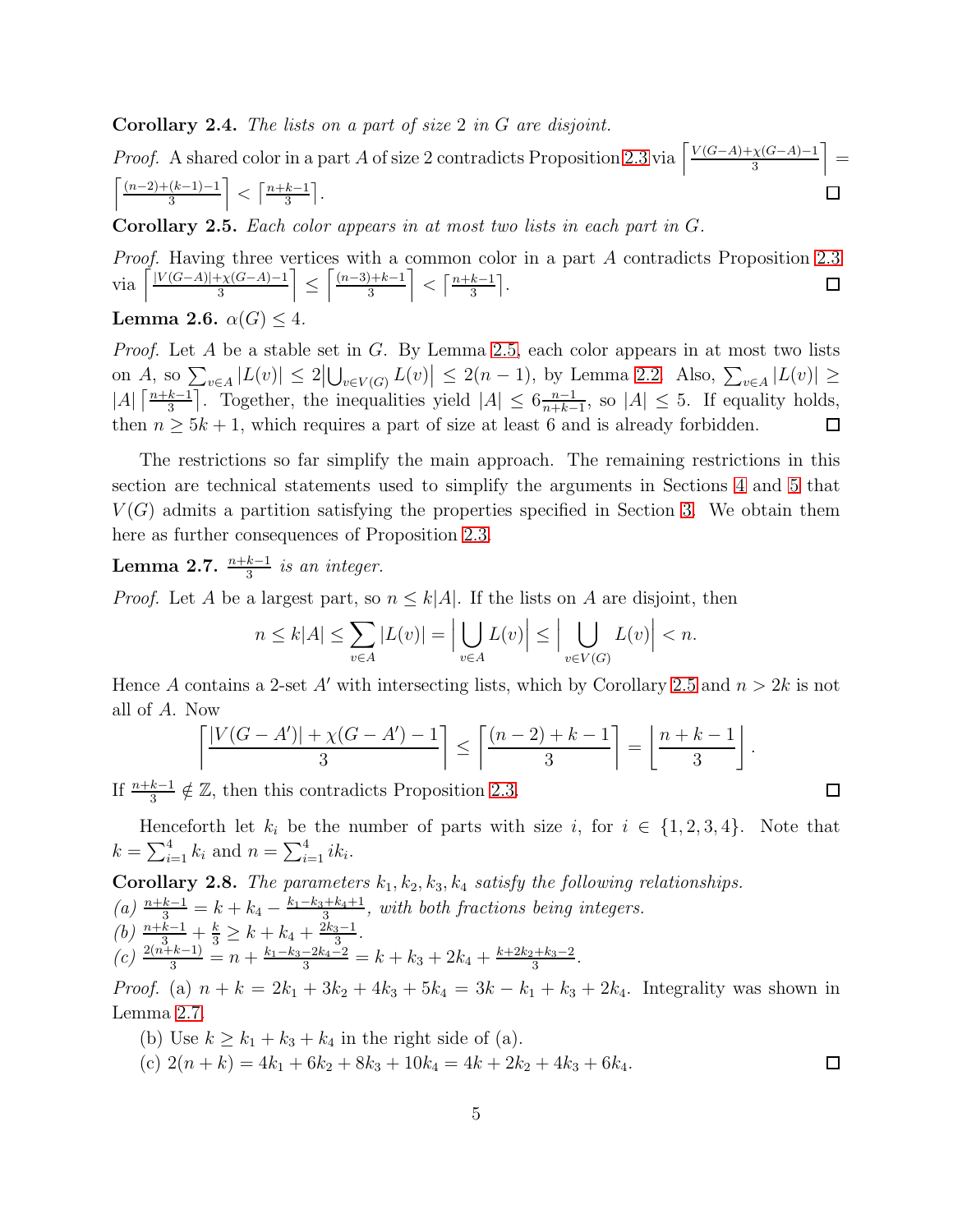### <span id="page-5-0"></span>3 A Sufficient Condition for L-Coloring

By Corollary [2.5,](#page-4-0) each color appears in at most two lists in each part. Therefore, an Lcoloring must refine the partition of  $V(G)$  into stable sets of size at most 2. To find an L-coloring, we must determine which pairs will form the color classes of size 2.

**Definition 3.1.** Merging non-adjacent vertices u and v in G means replacing u and v by one vertex w with list  $L(w)$  equal to  $L(u) \cap L(v)$ . We then say that w is a merged vertex. Given a set S of vertices, each of which may be merged or unmerged, let  $L(S) = \bigcup_{v \in S} L(v)$ .

A system of distinct representatives (SDR) for a family  $\{X_1, \ldots, X_m\}$  of sets is a set  $\{x_1, \ldots, x_m\}$  of distinct elements such that  $x_i \in X_i$  for  $i \in \{1, \ldots, m\}$ . Our goal is to perform some merges so that the resulting color lists have an SDR; assigning each vertex the chosen representative of its list (with the color chosen for a merged vertex used on both original vertex comprising it) then yields an L-coloring of G. To facilitate finding an SDR, it is natural to merge vertices whose lists have many common colors. Merged vertices come from the same part in G and will only merge two previously unmerged vertices, since by Corollary [2.5](#page-4-0) a merge of three vertices would have an empty list of colors.

In this section we prove that if the merging procedure satisfies the properties in Definition [3.2,](#page-5-1) then the desired SDR exists. The proof uses Hall's Theorem [\[10\]](#page-12-10), which states that  $\{X_1, \ldots, X_m\}$  has an SDR if and only if  $|\bigcup_{i \in S} X_i| \geq |S|$  for all  $S \subseteq \{1, \ldots, m\}$ . The proof of Theorem [1.3](#page-1-1) will be completed in Sections [4](#page-6-0) and [5](#page-10-0) by showing that merges can be performed to establish these properties.

<span id="page-5-1"></span>**Definition 3.2.** Let a *j*-part be a part having size j in G (before merges). After performing merges, let  $A^*$  denote the set of vertices resulting from the part A. Let  $t_3$  denote the number of 3-parts having merged vertices. Let  $Z_3$  be some fixed set of  $\frac{2}{3}$  $\frac{2}{3}k_3$  3-parts, and let  $Z_4$ be some fixed set of  $\max\{0, \frac{k_1-k_3+k_4+1}{3}$  $\frac{3+2k_4+1}{3}$  4-parts. For a set of merges, we define properties (P1)–(P8) below. Note that (P3)-(P7) can be considered for individual parts.

- $(P1)$   $t_3 > k_3/3$ .
- (P2) In every 4-part, at least one merge occurs.
- (P3) If  $x, y, z \in A^*$  are distinct, then  $|L(x) \cup L(y) \cup L(z)| \geq n t_3 k_4$ .
- (P4) If  $|A^*| = |A| = 3$  and  $x, y \in A^*$ , then  $|L(x) \cup L(y)| \ge k + k_3 + k_4$ .
- (P5) If  $A \in Z_3$  and  $x, y \in A^*$ , then  $|L(x) \cup L(y)| \geq k + t_3 + k_4$ .
- (P6) If  $|A| = 3$  and  $x, y \in A^*$ , then  $|L(x) \cup L(y)| \ge k + \frac{k_3}{3} + k_4$ .
- (P7) If  $A \in Z_4$  and  $x, y \in A^*$ , then  $|L(x) \cup L(y)| \geq k + k_4$ .
- (P8) The set of lists of merged vertices has an SDR.

In the specification of  $Z_4$ , note that  $\frac{k_1-k_3+k_4+1}{3}$  is an integer, by Corollary [2.8\(](#page-4-2)a). Property (P3) applies to 3-parts without merges and to 4-parts with one merge. To understanding the intuition behind using Hall's Theorem to show that these properties are sufficient, note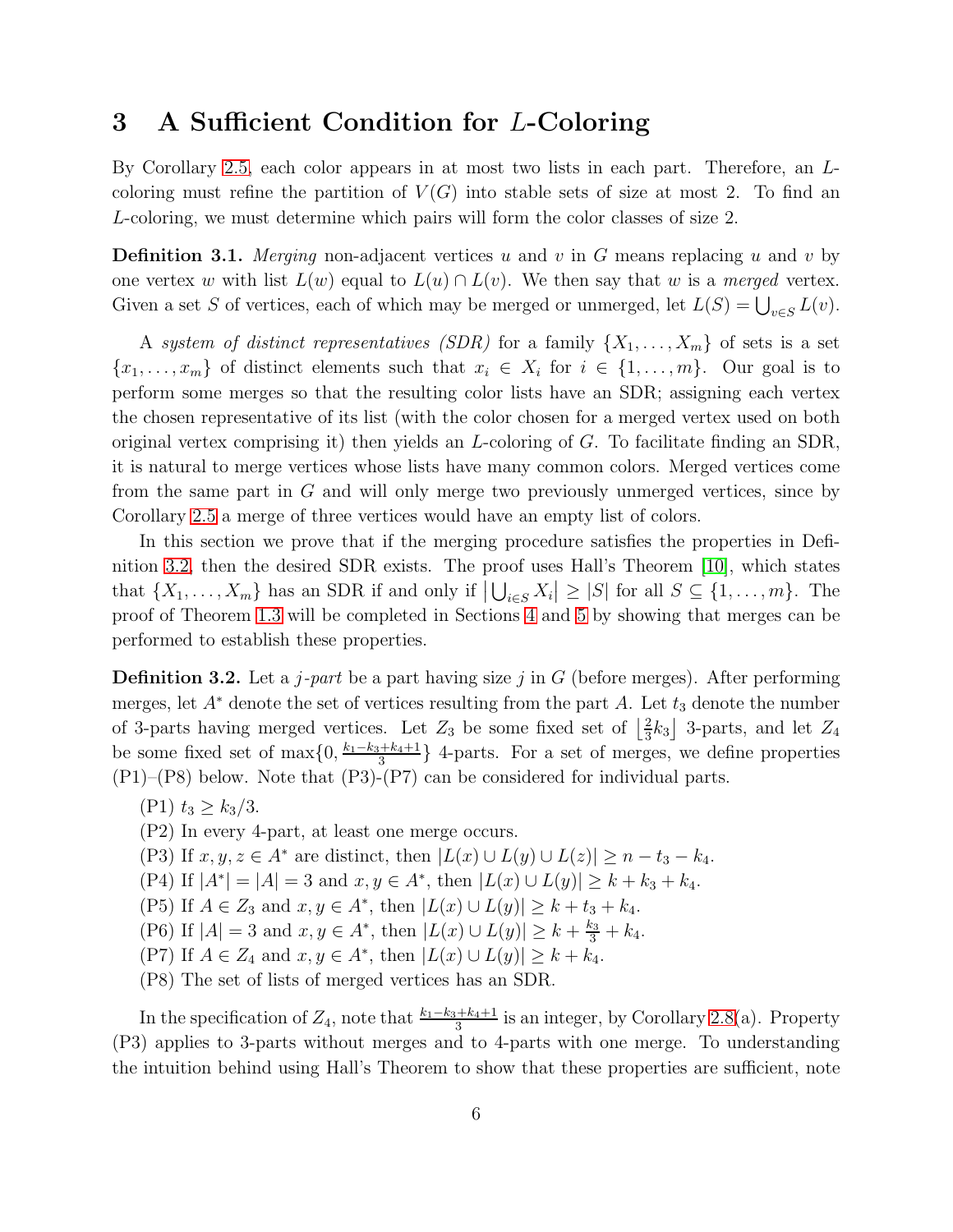that the lower bounds in  $(P3)$ – $(P7)$  are successively weaker (the comparison of the bounds in  $(P5)$  and  $(P6)$  uses  $(P1)$ ). A large set S must contain vertices whose lists are large, thereby satisfying  $|L(S)| > |S|$  and allowing such sets to be excluded. As the remaining sets to be considered become smaller by eliminating such vertices, smaller lower bounds on the list sizes become sufficient. Property (P8) can then be viewed as reducing the problem to finding an SDR of a smaller family (generated by the merged vertices) when  $(P1)$ – $(P7)$  hold.

#### <span id="page-6-2"></span>**Lemma 3.3.** When the merges satisfy  $(PI)-(P8)$ , the family of all resulting lists has an SDR.

*Proof.* By Hall's Theorem, it suffices to prove  $|L(S)| \geq |S|$  for each vertex set S (after the merges). We use  $(P1)$ – $(P7)$  to restrict S until it consists only of merged vertices, and then (P8) guarantees  $|L(S)| \geq |S|$  for such S.

By (P2), the merges leave at most  $n - t_3 - k_4$  vertices, so  $|S| \leq n - t_3 - k_4$ . Thus (P3) yields  $|L(S)| > |S|$  whenever S has three vertices from one part. We may thus restrict S to having at most two vertices from each part, yielding  $|S| \leq k + k_2 + k_3 + k_4 \leq 2k$ .

If S contains both vertices from a part of size 2 (unmerged), then by Corollary [2.4](#page-4-3) their lists are disjoint and  $|L(S)| \geq 2k + 2 > |S|$ ; hence  $|S| \leq k + k_3 + k_4$ . If S contains two vertices from a 3-part with no merged vertices, then (P4) yields  $|L(S)| \geq k + k_3 + k_4$ ; hence  $|S| \leq k + t_3 + k_4$ . If S contains two vertices from a 3-part in  $Z_3$ , then (P5) yields  $|L(S)| \geq k + t_3 + k_4$ ; hence  $|S| \leq k + \left\lceil \frac{k_3}{3} \right\rceil$  $\left[\frac{k_3}{3}\right] + k_4$ , since  $\left[\frac{k_3}{3}\right]$  $\frac{k_3}{3}$  =  $k_3 - |Z_3|$ . If S contains two vertices from any 3-part, then (P6) yields  $|L(S)| \geq k + \lceil \frac{k_3}{3} \rceil$  $\frac{k_3}{3}$  + k<sub>4</sub>; hence  $|S| \leq k + k_4$ . If S contains two vertices from a 4-part in  $Z_4$ , then (P7) yields  $|L(S)| \geq k + k_4$ ; hence  $|S| \leq k + k_4 - |Z_4| \leq \frac{n+k-1}{3}$ , by Corollary [2.8\(](#page-4-2)a) and the formula for  $|Z_4|$ . Now  $|L(S)| \geq |S|$ if S contains any unmerged vertex. Finally, (P8) applies.  $\Box$ 

In the rest of the paper, we describe an explicit procedure to obtain such merges.

### <span id="page-6-0"></span>4 Greedy Merges

In order to guarantee (P3)–(P8), it is helpful to merge vertices whose lists have large intersection. Our first task is to make the meaning of "large" precise.

<span id="page-6-1"></span>**Definition 4.1.** For a part A in G, let  $\ell(A) = \max\{|L(u) \cap L(v)|: u, v \in A\}.$ If  $|A| \geq 3$ , then a pair  $\{u, v\} \subseteq A$  is a good pair for A if

 $|A| = 3$  and  $|L(u) \cap L(v)| \ge \frac{k_1 + k_4 + 1}{3}$ , or if

 $|A| = 4$  and  $|L(u) \cap L(v)| \geq |L(w) \cap L(z)|$ , where  $\{w, z\} = A - \{u, v\}.$ 

The merge of a good pair is a *good merge*. A part A is good if a good merge is made in it.

When  $|A| = 4$ , a pair in A whose lists have largest intersection is good by definition. With a lower bound on  $\ell(A)$ , this will also hold when  $|A| = 3$ .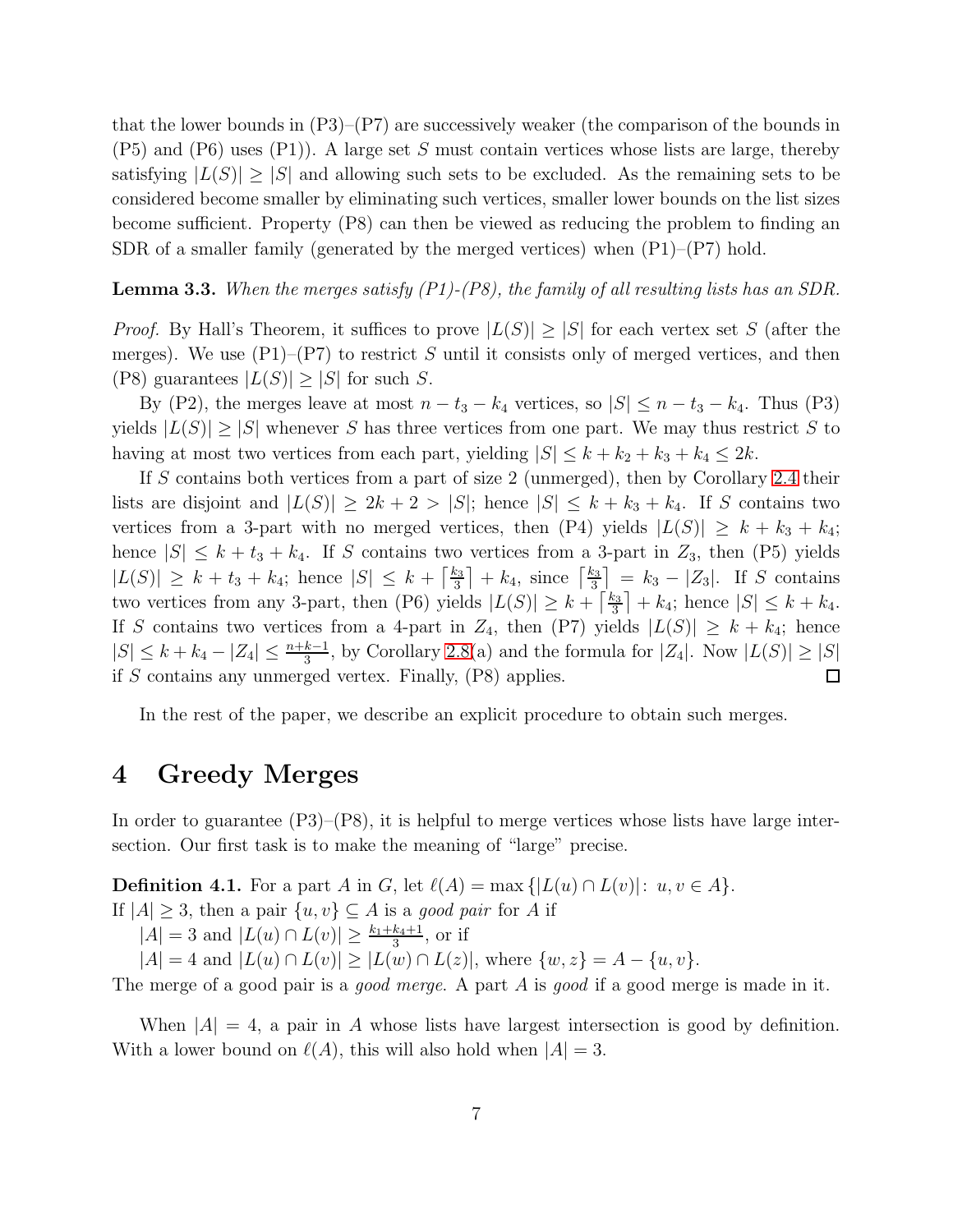<span id="page-7-4"></span>**Lemma 4.2.** If  $T \subseteq V(G)$  is a stable set of size 3, then  $\sum_{\{u,v\} \in {T \choose 2}} |L(u) \cap L(v)| \geq k$ .

*Proof.* Since colors appear at most twice in each part, and  $|L(V(G))| < n$ , we have

$$
\sum_{\{u,v\} \in \binom{T}{2}} |L(u) \cap L(v)| = \sum_{u \in T} |L(u)| - |L(T)| \ge 3\left(\frac{n+k-1}{3}\right) - (n-1) = k. \qquad \Box
$$

<span id="page-7-2"></span>**Corollary 4.3.** If  $|A| \geq 3$ , then  $\ell(A) \geq \frac{k}{3}$  $\frac{k}{3}$ .

<span id="page-7-0"></span>Corollary 4.4. When  $|A| \geq 3$ , a pair  $\{u, v\} \subseteq A$  maximizing  $|L(u) \cap L(v)|$  is good for A.

*Proof.* When  $|A| = 4$ , the conclusion is immediate from Definition [4.1.](#page-6-1) If  $|A| = 3$ , then  $k_3 \geq 1$ . Thus  $|L(u) \cap L(v)| = \ell(A) \geq \frac{k}{3} \geq \frac{k_1 + k_4 + 1}{3}$  $\frac{k_4+1}{3}$ , so  $\{u, v\}$  is good for A.  $\Box$ 

<span id="page-7-1"></span>**Lemma 4.5.** Every good 3-part A satisfies  $(P6)$ .

*Proof.* We have  $A^* = \{x, y\}$  and may assume that y is merged and x is not. By Corollary [2.5,](#page-4-0)  $L(x) \cap L(y) = \emptyset$ , and forming y by a good merge yields

$$
|L(x) \cup L(y)| = |L(x)| + |L(y)| \ge \frac{n+k-1}{3} + \frac{k_1+k_4+1}{3} = k + \frac{k_3}{3} + k_4,
$$

by Corollary [2.8\(](#page-4-2)a). Thus, the desired inequality holds.

<span id="page-7-3"></span>**Lemma 4.6.** If  $(PI)$  holds and A is a good 4-part, then A satisfies  $(PS)$ .

*Proof.* Let A be a 4-part, with  $x, y, z \in A^*$ . Since A is good, we may assume that x is merged and that y and z are not. Since x arises from a good merge,  $|L(x)| \ge |L(y) \cap L(z)|$ . Also,  $L(x) \cap L(y) = L(x) \cap L(z) = \emptyset$  by Corollary [2.5.](#page-4-0) Therefore,

$$
|L(x) \cup L(y) \cup L(z)| = |L(x)| + |L(y)| + |L(z)| - |L(y) \cap L(z)|
$$
  
\n
$$
\geq |L(y)| + |L(z)| \geq \frac{2(n+k-1)}{3} \geq n + \frac{k_1 - k_3 - 2k_4 - 2}{3},
$$

by Corollary [2.8\(](#page-4-2)c). By (P1), we have  $t_3 \geq k_3/3$ , and clearly  $k_1 \geq 0$  and  $2k_4/3 < k_4$ , so  $|L(y)| + |L(z)| \ge n + \frac{k_1 - k_3 - 2k_4 - 2}{3} \ge n - t_3 - k_4$ , and the desired conclusion holds.  $\Box$ 

Finally, we are ready to specify merges. We will specify merges in special sets  $Z_3$  of 3-parts and  $Z_4$  of 4-parts. These will make each such part good, though when we make two merges in a 4-part in  $Z_4$  they need not both be good.

We will do this in subsequently specified in each 3-part or 4-part outside  $Z_3 \cup Z_4$ , then the set of merges will satisfy properties  $(P1)$ – $(P7)$  and Q1. In Section [5,](#page-10-0) we will show that those remaining good merges can then be chosen so that (P8) is also satisfied.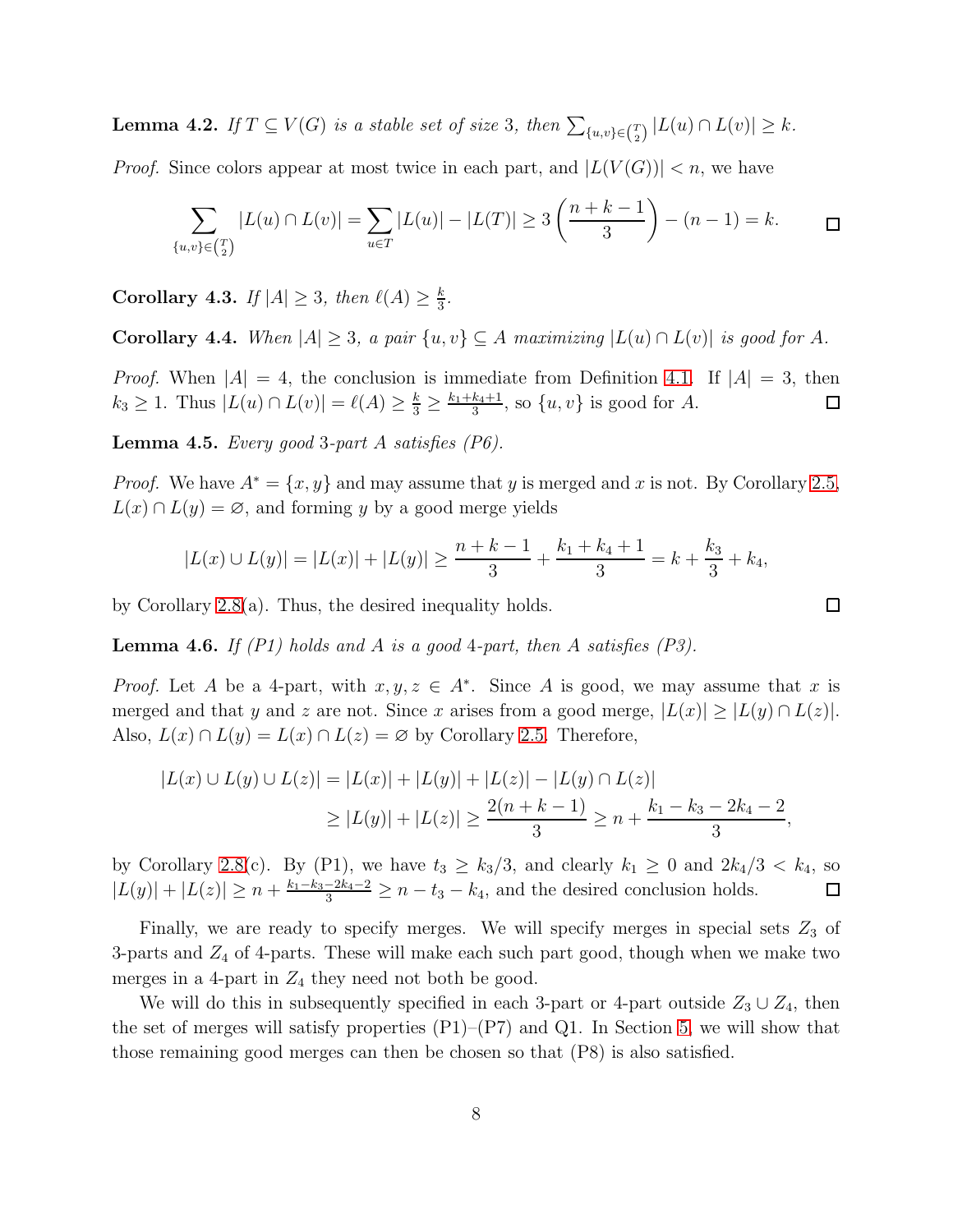#### 4.1 Parts of Size 3

Specify a fixed set  $Z_3$  of exactly  $\left\lfloor \frac{2k_3}{3} \right\rfloor$  $\frac{k_3}{3}$  3-parts; exactly  $\lceil \frac{k_3}{3} \rceil$  $\frac{\epsilon_3}{3}$  3-parts lie outside  $Z_3$ . For every 3-part outside  $Z_3$ , we will choose a good merge in the next section. Here we choose merges in some members of  $Z_3$  based on intersection sizes; only good pairs will be merged. Note that we have not yet specified the value  $t_3$  giving the number of 3-parts that will have merges.

<span id="page-8-0"></span>**Construction 4.7.** Set  $t_3$  to be the largest integer for which there exists a set  $Z'_3 \subseteq Z_3$ of size  $t_3 - \left\lceil \frac{k_3}{3} \right\rceil$  $\frac{k_{3}}{3}$  such that  $\ell(A) \geq \frac{k+t_{3}-1}{3}$  $\frac{f_3-1}{3}$  for all  $A \in Z'_3$ . For  $A \in Z_3$ , merge a pair in A achieving  $\ell(A)$  if and only if  $A \in Z'_3$ .

By Corollary [4.4,](#page-7-0) a pair whose lists have largest intersection in a part is always a good pair. Possibly no member of  $Z_3$  has such a large intersection size, in which case  $t_3 = \left[\frac{k_3}{3}\right]$  $\frac{x_3}{3}$ and  $Z'_3$  is empty. In any case,  $t_3 \geq k/3$ .

<span id="page-8-1"></span>**Lemma 4.8.** If one merge is made in each 3-part outside  $Z_3$ , then  $(PI)$  holds,  $(P3)$  holds for 3-parts,  $(P_4)$  and  $(P_5)$  hold, and  $(P_6)$  holds for 3-parts in  $Z_3$ .

*Proof.* If we later merge one pair in each 3-part outside  $Z_3$  (there are  $\frac{k_3}{3}$ )  $\frac{\epsilon_3}{3}$  such parts), then the total number of merges in 3-parts will be  $t_3$ , and  $(P1)$  holds.

For 3-parts, (P3) and (P4) apply only to those without merges, all lying in  $Z_3 - Z'_3$ . Membership in  $Z_3 - Z'_3$  requires  $\ell(A) \leq \frac{k+t_3-2}{3}$  $\frac{t_3-2}{3}$ . By Corollary [2.5,](#page-4-0)

$$
|L(A)| = \sum_{v \in A} |L(v)| - \sum_{\{u,v\} \in \binom{A}{2}} |L(u) \cap L(v)|
$$
  
 
$$
\geq \frac{3(n+k-1)}{3} - \frac{3(k+t_3-2)}{3} > n-t_3 \geq n-t_3-k_4,
$$

which proves (P3). For (P4), we take just two vertices  $x, y \in A$ . We compute

$$
|L(x) \cup L(y)| = |L(x)| + |L(y)| - |L(x) \cap L(y)|
$$
  
\n
$$
\geq \frac{2(n+k-1)}{3} - \frac{k+t_3-2}{3} \geq k+k_3+2k_4 + \frac{2k_2}{3} \geq k+k_3+k_4
$$

using Corollary [2.8\(](#page-4-2)c) and  $k_3 \geq t_3$ .

Since  $k_3 \geq t_3$  and  $k_3 \geq k_3/3$ , (P4) implies (P5) and (P6) for 3-parts containing no merge. Since (P5) is imposed only for parts in  $Z_3$ , it therefore suffices to consider  $A \in Z'_3$ . By Corollary [4.4,](#page-7-0) the merge in A is good, so by Lemma [4.5](#page-7-1) A satisfies  $(P6)$ . For  $(P5)$ , we may assume that y is merged and x is not. Since  $L(x) \cap L(y) = \emptyset$  by Corollary [2.5,](#page-4-0) Construction [4.7](#page-8-0) yields

$$
|L(x) \cup L(y)| = |L(x)| + |L(y)| \ge \frac{n+k-1}{3} + \frac{k+t_3-1}{3}
$$
  
 
$$
\ge k + \frac{k_2 + 2k_3 + t_3}{3} + k_4 - \frac{2}{3} \ge k + t_3 + k_4 - \frac{2}{3},
$$

using Corollary [2.8\(](#page-4-2)b) and  $k_3 \ge t_3$ . Hence  $|L(x) \cap L(y)| \ge k + t_3 + k_4$ , as desired.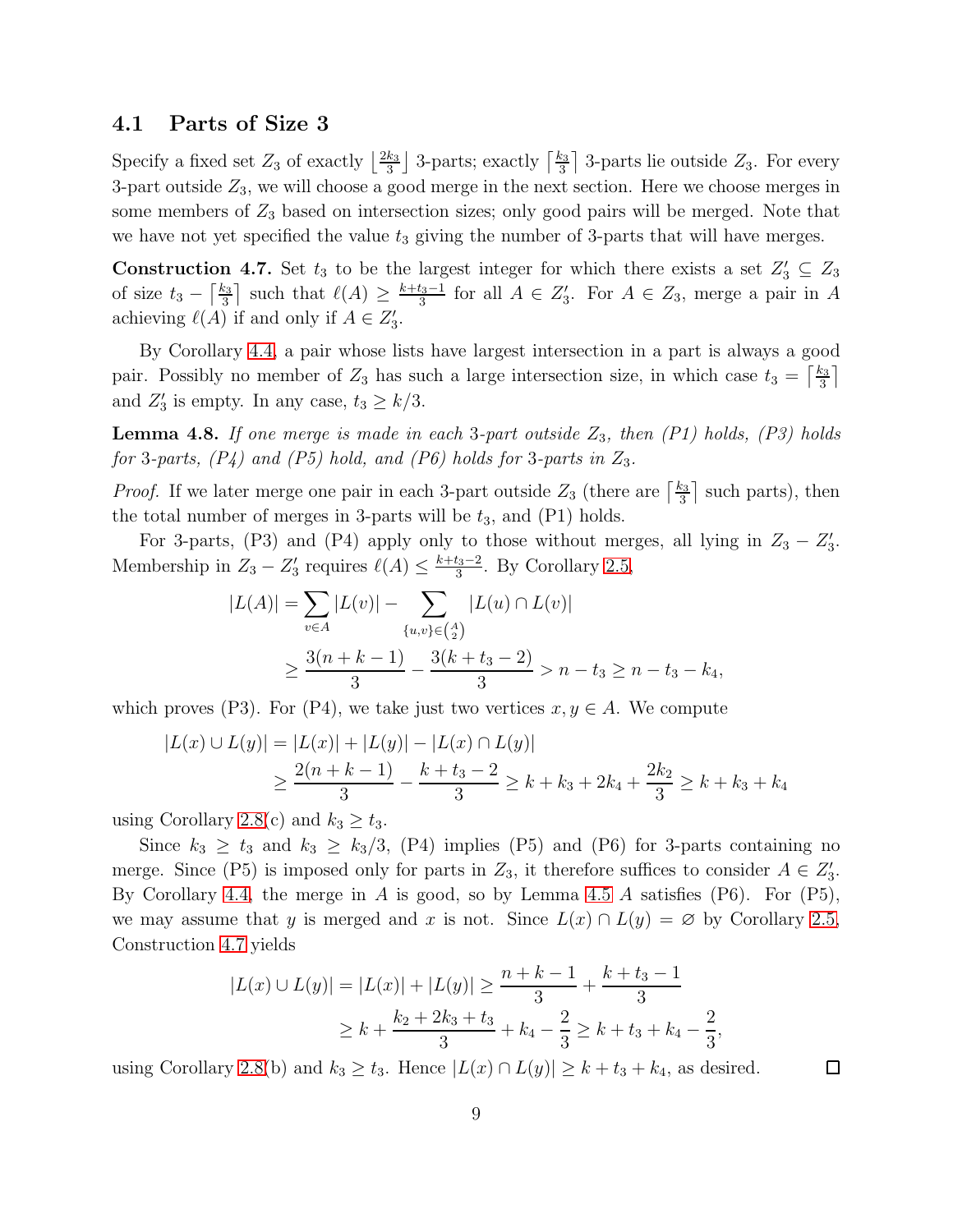To complete the proof of (P6) for all parts, it suffices by Lemma [4.5](#page-7-1) to specify a good merge in each 3-part outside  $Z_3$ .

#### 4.2 Parts of Size 4

Corollary [2.8\(](#page-4-2)a) and  $n \geq 2k+2$  imply that  $\frac{k_1-k_3+k_4+1}{3}$  is an integer less than  $k_4$ . Hence we can specify a fixed set  $Z_4$  consisting of exactly max  $\{0, \frac{k_1-k_3+k_4+1}{3}\}$  $\frac{+k_4+1}{3}$  of the 4-parts, chosen arbitrarily. In the next section we will choose one good pair to merge in each 4-part not in  $Z_4$ . Here we specify one or two merges in each member of  $Z_4$ , based on intersection sizes.

<span id="page-9-0"></span>Construction 4.9. For  $A \in Z_4$ , merge a pair  $\{u, v\}$  such that  $|L(u) \cap L(v)| = \ell(A)$ . Also merge the remaining pair  $\{w, z\}$  if  $|L(w) \cap L(z)| \geq s$ , where  $s = \frac{2n-k+1}{3} - k_4$ .

<span id="page-9-1"></span>**Remark 4.10.** Lemma [2.7](#page-4-1) implies that s is an integer. Also  $s \geq \frac{k}{3}$  $\frac{k}{3}$ , since  $s-\frac{k}{3} > \frac{2(n-k)}{3} - k_4 \ge$  $\frac{6k_4}{3} - k_4$ . Since also  $\ell(A) \ge \frac{k}{3}$  $\frac{k}{3}$  (Corollary [4.3\)](#page-7-2), the list of any merged vertex in a member of  $Z_4$  has size at least  $\frac{k}{3}$ .

**Lemma 4.11.** The merging procedure satisfies  $(P7)$ .

*Proof.* Property (P7) applies only for  $A \in Z_4$ . Given  $A \in Z_4$  and  $x, y \in A^*$ , we need  $|L(x) \cup L(y)| \geq k + k_4$ . We consider three cases, depending on the merges in A.

Case 1: Neither x nor y is merged. By Construction [4.9,](#page-9-0)  $|L(x) \cap L(y)| \leq s - 1$ . Thus

$$
|L(x) \cup L(y)| \ge |L(x)| + |L(y)| - |L(x) \cap L(y)| \ge \frac{2(n+k-1)}{3} - \frac{2n-k-2}{3} + k_4 = k + k_4.
$$

Case 2: Exactly one of  $\{x, y\}$ , say y, is merged. By Corollary [2.5,](#page-4-0)  $L(x) \cap L(y) = \emptyset$ . Thus, by Remark [4.10](#page-9-1) and Corollary [2.8\(](#page-4-2)b),

$$
|L(x) \cup L(y)| \ge |L(x)| + |L(y)| \ge \frac{n+k-1}{3} + \frac{k}{3} \ge k + k_4 - \frac{1}{3},
$$

and  $|L(x) \cup L(y)|$  is an integer.

Case 3: Both x and y are merged. By Construction [4.9](#page-9-0) and symmetry, we may assume  $\ell(A) = |L(x)| \ge |L(y)| \ge s$ . Since  $L(x) \cap L(y) = \emptyset$  by Corollary [2.5,](#page-4-0) we compute

$$
|L(x) \cup L(y)| = |L(x)| + |L(y)| \ge 2s = n + \frac{n - 2k + 2}{3} - 2k_4 > \left(\sum_{i} i k_i\right) - 2k_4 \ge k + k_4.
$$

In each case, the desired inequality holds.

Note that the verification of  $(P7)$  did not use any property of merges in parts outside  $Z_4$ .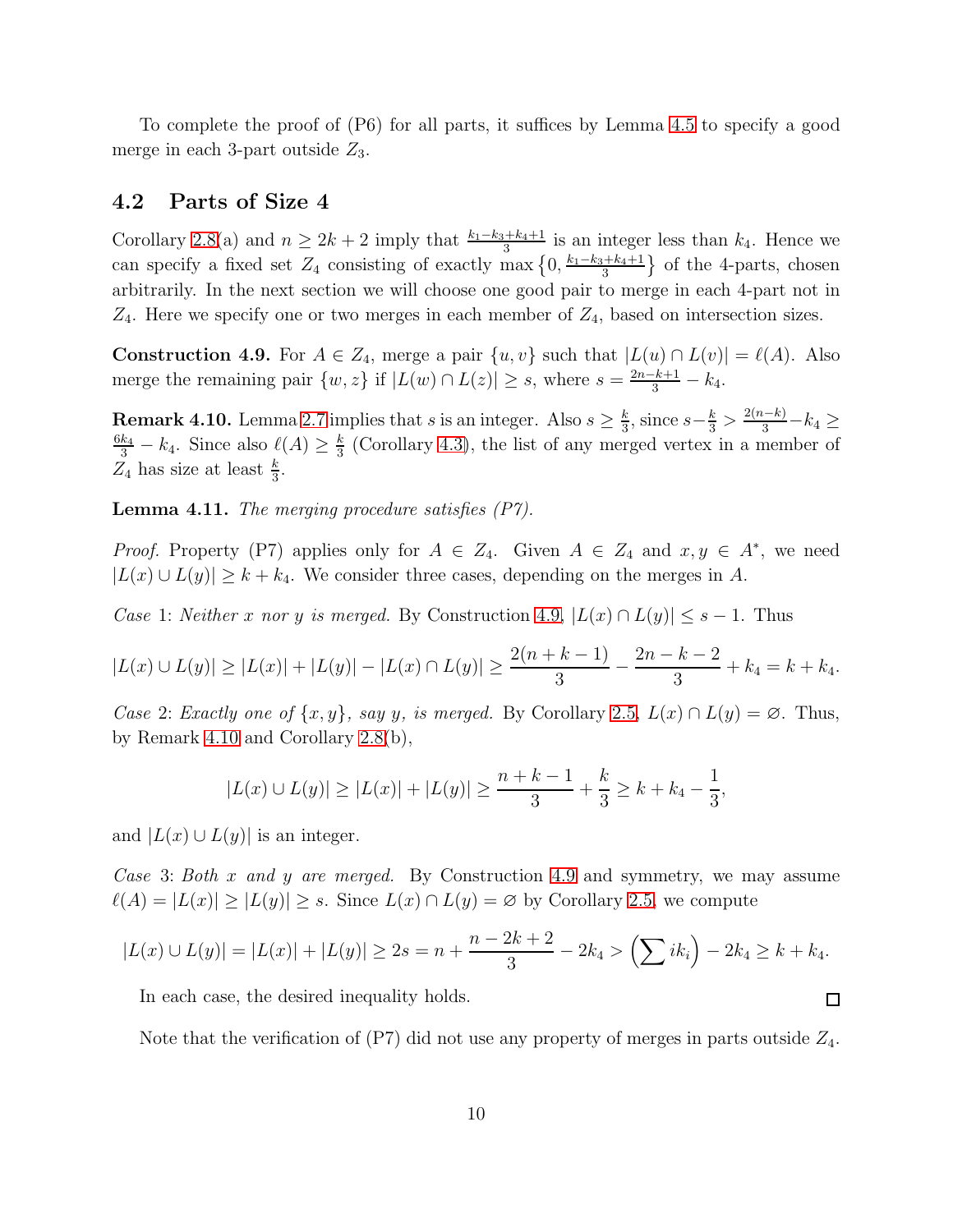### <span id="page-10-0"></span>5 The Remaining Merges

At this point, we can reduce the proof of Theorem [1.3](#page-1-1) to one main task.

<span id="page-10-1"></span>**Lemma 5.1.** If in addition to the merges previously specified, it is possible to specify one good merge in each 3-part outside  $Z_3$  and each 4-part outside  $Z_4$  in such a way that  $(P8)$ holds, then Theorem [1.3](#page-1-1) is true.

*Proof.* Specifying any merge in each 3-part outside  $Z_3$  completes the proofs of  $(P1)$ ,  $(P4)$ , and  $(P5)$ , and it completes the proof of  $(P3)$  for 3-parts (by Lemma [4.8\)](#page-8-1). If those merges are good, then by Lemma [4.5](#page-7-1) we also have proved (P6) completely.

Furthermore, we have previously proved (P7) completely, since it applies only to parts in  $Z_4$ . Specifying any merge in each 4-part outside  $Z_4$  completes the proof of  $(P2)$ . If those merges are good and we have specified merges outside  $Z_3$ , then by Lemma [4.6](#page-7-3) we have (P3) also for 4-parts.

If the merges also satisfy (P8), then Lemma [3.3](#page-6-2) completes the proof.

Hence our task is to merge a good pair in every 3-part outside  $Z_3$  and every 4-part outside  $Z_4$  in such a way that  $(P8)$  holds. In fact, we specify the merges among the possible good merges by requiring that  $(PS)$  holds. Note that since we have already proved  $(P7)$  completely, we can use it in this section.

Let T denote the set of all merged vertices in parts in  $Z_3 \cup Z_4$ . Let Y denote the set of parts of size 3 or 4 outside  $Z_3 \cup Z_4$ . To complete the proof, we need to find distinct colors, one for each vertex of  $T$  and one for each part in  $Y$ , such that the color chosen for each  $A \in Y$  belongs to both lists for a good pair in A, and the color chosen for a merged vertex w in T belongs to  $L(w)$ . To obtain such a set of colors (and thereby define the remaining merges), we again apply Hall's Theorem.

**Definition 5.2.** For  $A \in Y$ , let  $L_A$  be the set of all colors c such that  $c \in L(u) \cap L(v)$  for some good pair  $\{u, v\} \subseteq A$ . Let X be the family of sets consisting of  $L_A$  for all  $A \in Y$  and  $L(w)$  for all  $w \in T$ .

We seek an SDR for X. We start with lower bounds on  $|L_A|$  for  $A \in Y$ . Note that this special list  $L_A$  differs from  $L(A)$ , which we defined to be  $\bigcup_{v \in A} L(v)$ .

<span id="page-10-2"></span>**Lemma 5.3.** If  $A \in Y$  and  $|A| = 3$ , then  $|L_A| \ge k_3 + \frac{k_1 + k_4}{3}$  $\frac{+k_4}{3}$ .

*Proof.* By Corollary [4.4,](#page-7-0) some pair in A is good. If  $\{u, v\}$  is not good, then  $|L(u) \cap L(v)| \le$  $k_1+k_4$  $\frac{1+k_4}{3}$ , by Definition [4.1.](#page-6-1) At most two pairs are not good, so Lemma [4.2](#page-7-4) and  $k = \sum k_i$  yield

$$
|L_A| \ge k - \frac{2(k_1 + k_4)}{3} \ge k_3 + \frac{k_1 + k_4}{3}.
$$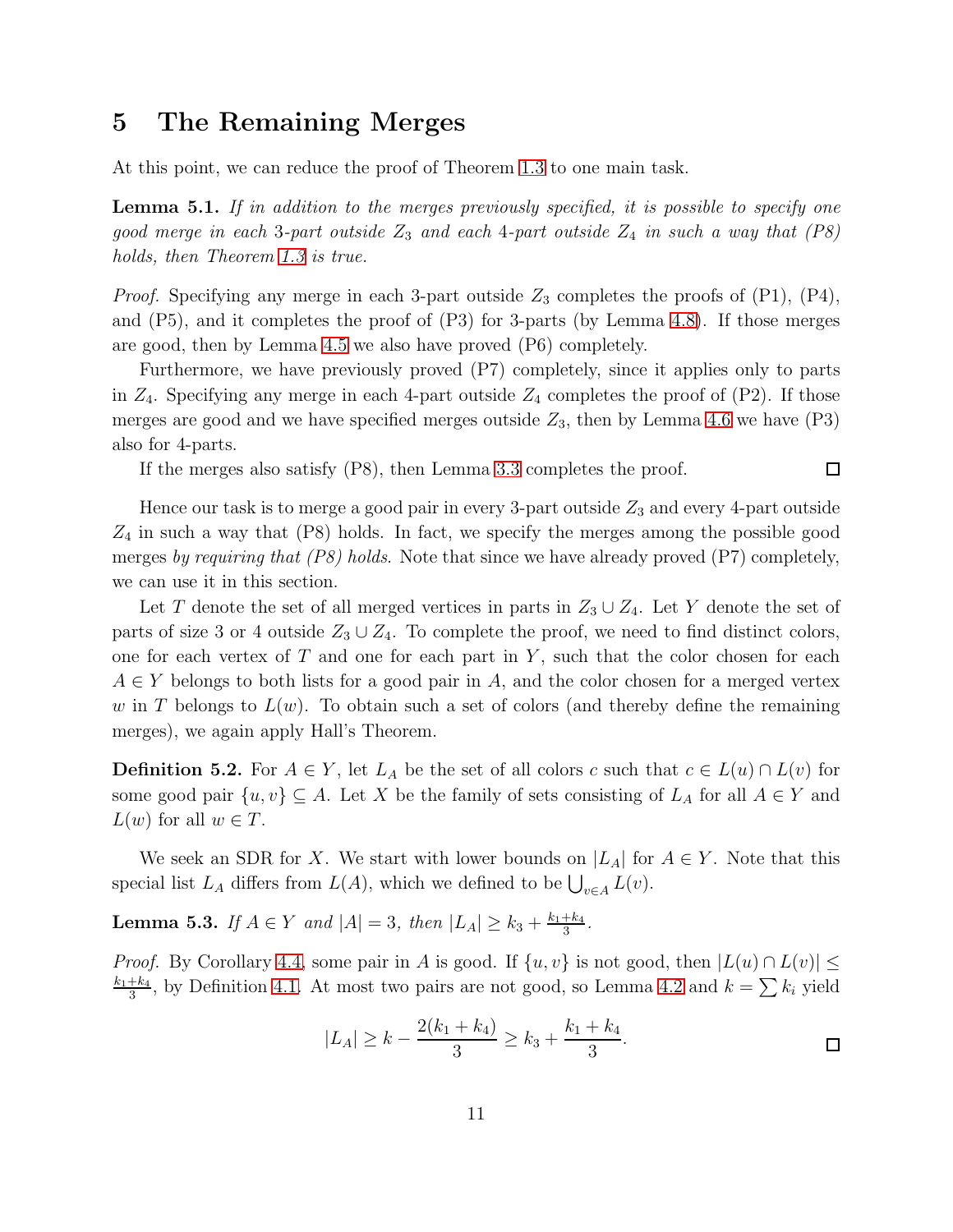<span id="page-11-0"></span>**Lemma 5.4.** If  $A \in Y$  and  $|A| = 4$ , then  $|L_A| \geq k_3 + k_4$ .

Proof. By Corollary [2.5](#page-4-0) and the definition of a good pair for A,

$$
|L_A| \ge \frac{1}{2} \sum_{\{u,v\} \in \binom{A}{2}} |L(u) \cap L(v)| = \frac{\sum_{u \in A} |L(u)|}{2} - \frac{|\bigcup_{u \in A} L(u)|}{2}.
$$

Since the union of all lists has fewer than  $n$  colors,

$$
|L_A| \ge \frac{1}{2} \left( \frac{4(n+k-1)}{3} - (n-1) \right) = \frac{n+4k-1}{6} > k \ge k_3 + k_4,
$$

since  $n > 2k + 1$ .

As argued in Lemma [5.1,](#page-10-1) the following lemma completes the proof of Theorem [1.3.](#page-1-1)

#### **Lemma 5.5.** There is an SDR for  $X$ .

Proof. As in Lemma [3.3,](#page-6-2) we check Hall's Condition by verifying for successively restricted  $S \subseteq X$  that the union of the lists indexed by S has size at least  $|S|$ . By construction, each 3-part contributes at most one list to  $X$ , each 4-part outside  $Z_4$  also contributes at most one, and each part in  $Z_4$  contributes at most two. Hence  $|S| \leq |X| \leq k_3 + k_4 + |Z_4|$ .

If S contains two lists for a part A, then  $A \in Z_4$ . By (P7), the union of these two lists has size at least  $k + k_4$ , which exceeds |X|. Hence S has at most one list from each part, so  $|S| \leq k_3 + k_4$ . By Lemma [5.4,](#page-11-0) we are now finished if S contains a list for a 4-part outside  $Z_4$ , so we may assume  $|S| \leq k_3 + |Z_4|$ .

If S contains the list for a 3-part A outside  $Z_3$ , then  $|L_A| \geq k_3 + \frac{k_1+k_4}{3}$  $\frac{+k_4}{3}$ , by Lemma [5.3.](#page-10-2) Since *A* is a 3-part,  $k_3 \ge 1$ , so  $\frac{k_1 + k_4}{3} \ge \max\{0, \frac{k_1 - k_3 + k_4 + 1}{3} \}$  $\{\frac{1+k_4+1}{3}\} = |Z_4|$ , and  $|L_A| \geq |S|$ .

Thus we may assume that S contains lists only for parts in  $Z_3 \cup Z_4$ , and at most one list for each such part. These are lists for vertices merged in Section [4.](#page-6-0) Within  $Z_3$ , we performed such merges only for parts in  $Z'_3$ , so

$$
|S| \leq |Z_3'| + |Z_4| = t_3 - \left\lceil \frac{k_3}{3} \right\rceil + \max\left\{0, \frac{k_1 - k_3 + k_4 + 1}{3}\right\}.
$$

By Construction [4.7,](#page-8-0) the list for any merged vertex from a part in  $Z'_3$  has size at least  $\lceil \frac{k+t_3-1}{3} \rceil$  $\left[\frac{t_3-1}{3}\right]$ . Whether  $Z_4$  is empty or not,  $t_3 \leq k_3$  yields  $\left[\frac{k+t_3-1}{3}\right]$  $\left|\frac{t_3-1}{3}\right| \geq |Z'_3| + |Z_4|.$ 

Hence  $S$  contains lists only for at most one merged vertex from each part in  $Z_4$ . That is,  $|S| \leq |Z_4| = \max\left\{0, \frac{k_4 + k_1 - k_3 + 1}{3}\right\}$ . By Remark [4.10,](#page-9-1) each such list has size at least  $\frac{k}{3}$ . Since  $k \geq k_1 - k_3 + k_4$  and  $\frac{k_1 - k_3 + k_4 + 1}{3}$  is an integer (by Corollary [2.8\(](#page-4-2)a)), always the size of the union of the lists in  $S$  is at least  $|S|$ .  $\Box$ 

Acknowledgment:. We thank Bruce Reed for pointing out a simplification of the proof, and we thank an anonymous referee for many useful suggestions concerning the exposition.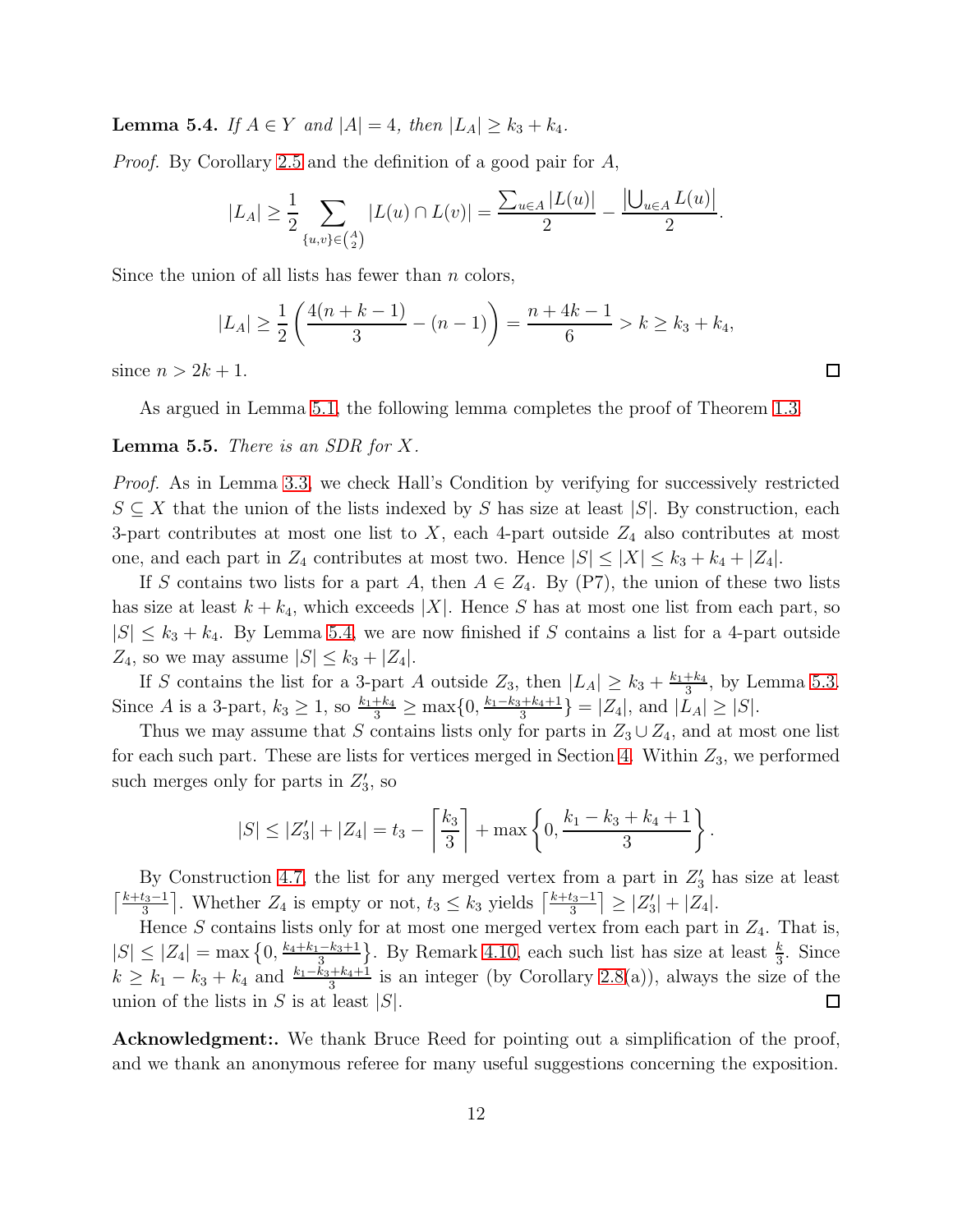# <span id="page-12-8"></span>References

- <span id="page-12-1"></span>[1] Alon, N., Choice numbers of graphs: a probabilistic approach, Combin. Probab. Comput. 1 (1992), 107–114.
- <span id="page-12-11"></span>[2] Alon, N., Restricted colorings of graphs, Surveys in Combinatorics, 1993 (Keele), London Math. Soc. Lect. Notes 187 (Cambridge Univ. Press, 1993), 1–33.
- <span id="page-12-12"></span>[3] Choi, I., Extremal Problems on Variations of Graph Colorings. Ph.D. Thesis, University of Illinois (2014).
- <span id="page-12-13"></span>[4] Cranston, D. and Rabern, L., Coloring claw-free graphs with  $\Delta - 1$  colors, SIAM J. Discrete Math. **27** (2013), 534-549.
- <span id="page-12-14"></span>[5] Cranston, D. and Rabern, L., Coloring graphs with dense neighborhoods, (submitted), available as http://arxiv.org/pdf/1209.3646.pdf.
- <span id="page-12-4"></span>[6] Cranston, D. and Rabern, L., Graphs with  $\chi = \Delta$  have big cliques, (submitted), available as http://arxiv.org/pdf/1305.3526.pdf.
- [7] Enomoto, H., Ohba, K., Ota, K., and Sakamoto, J., Choice number of some complete multipartite graphs, Proc. Algebraic and Topological Methods in Graph Theory (Lake Bled, 1999), Discrete Math. 244 (2002), 55–66.
- <span id="page-12-0"></span>[8] Erdős, P., Rubin, A. L., and Taylor, H., Choosability in graphs, Proceedings of the West Coast Conference on Combinatorics, Graph Theory and Computing (Humboldt State Univ., Arcata, Calif., 1979), Congress. Numer. 26 (1980), 125–157.
- <span id="page-12-9"></span>[9] Gazit, N. and Krivelevich, M., On the asymptotic value of the choice number of complete multi-partite graphs, *J. Graph Theory*  $52$  (2006), 123–134.
- <span id="page-12-10"></span><span id="page-12-6"></span>[10] Hall, Jr., M., Distinct representatives of subsets, Bull. Amer. Math. Soc. 54 (1948), 922–926.
- [11] Kierstead, H. A., On the choosability of complete multipartite graphs with part size three, Discrete Math. **211** (2000), 255–259.
- <span id="page-12-7"></span>[12] Kierstead, H. A., Salmon, A., and Wang, R. On the choice number of complete multipartite graphs with part size four, (submitted), available as arXiv:1407.3817.
- <span id="page-12-3"></span>[13] Kostochka, A. V., Stiebitz, M., and Woodall, D. R., Ohba's conjecture for graphs with independence number five, Discrete Math. 311 (2011), 996–1005.
- <span id="page-12-2"></span>[14] Kratochv´ıl, J., Tuza, Z. and Voigt, M., New trends in the theory of graph colorings: choosability and list coloring, Contemporary Trends in Discrete Mathematics (Stirt Castle, 1997), *DIMACS* Ser. Discrete Math. Theoret. Comput. Sci. 49 (Amer. Math. Soc., 1999), 183–197.
- <span id="page-12-5"></span>[15] Noel, J. A., Choosibility of Graphs with Bounded Order: Ohba's Conjecture and Beyond, Masters thesis, McGill University (2013).